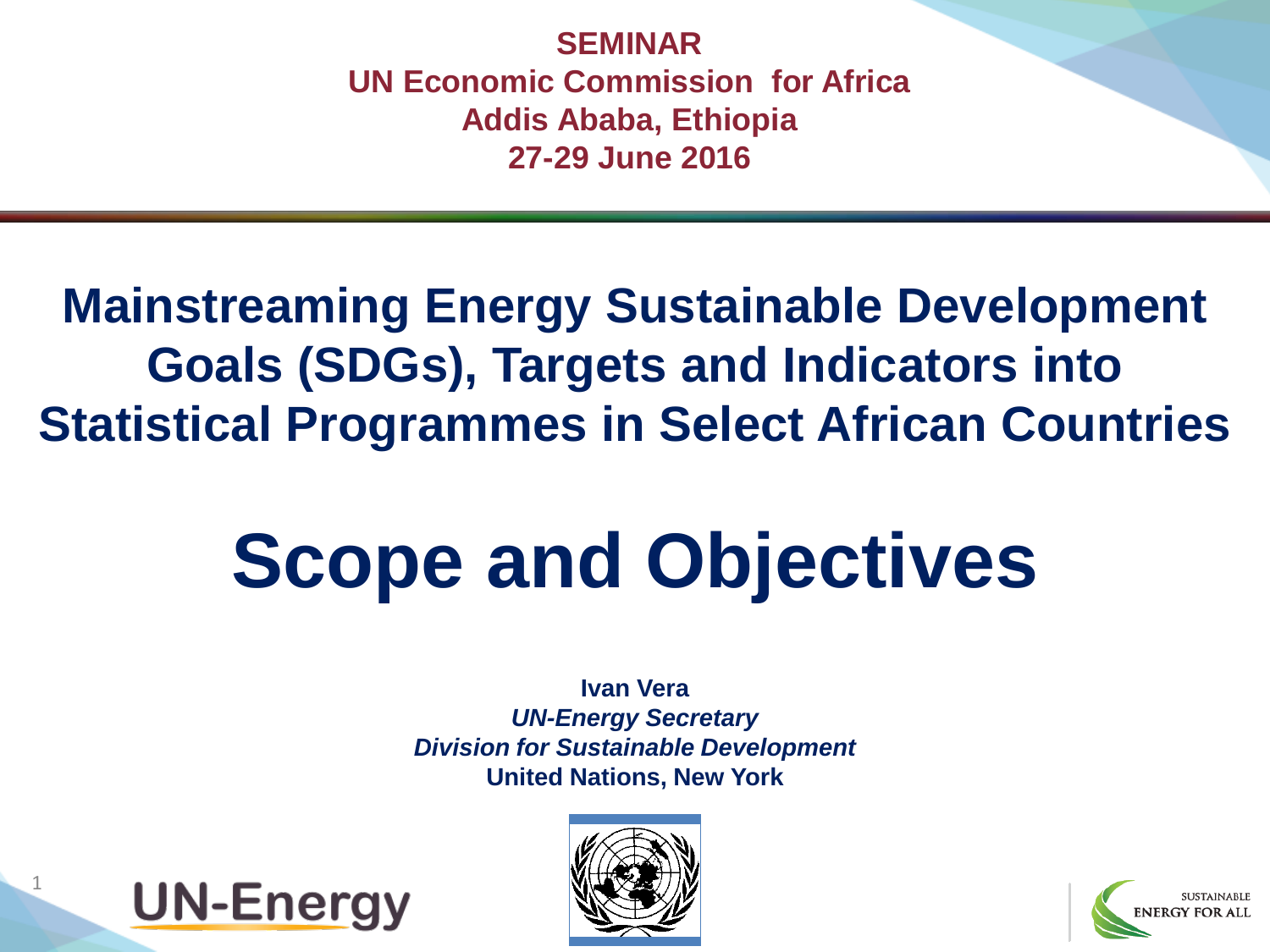

- **Energy: a major enabler of sustainable development & indispensable for eradicating poverty**
- **Energy allows countries to accelerate economic development, to increase prosperity and to empower people and businesses**
- **Energy enables other universal goals including food security, good health, gender equality, water availability, economic growth, proper education, etc.**
- **Energy is key factor for tackling climate change**
- **4 million premature deaths are due to indoor pollution from lack of access to clean energy fuels**

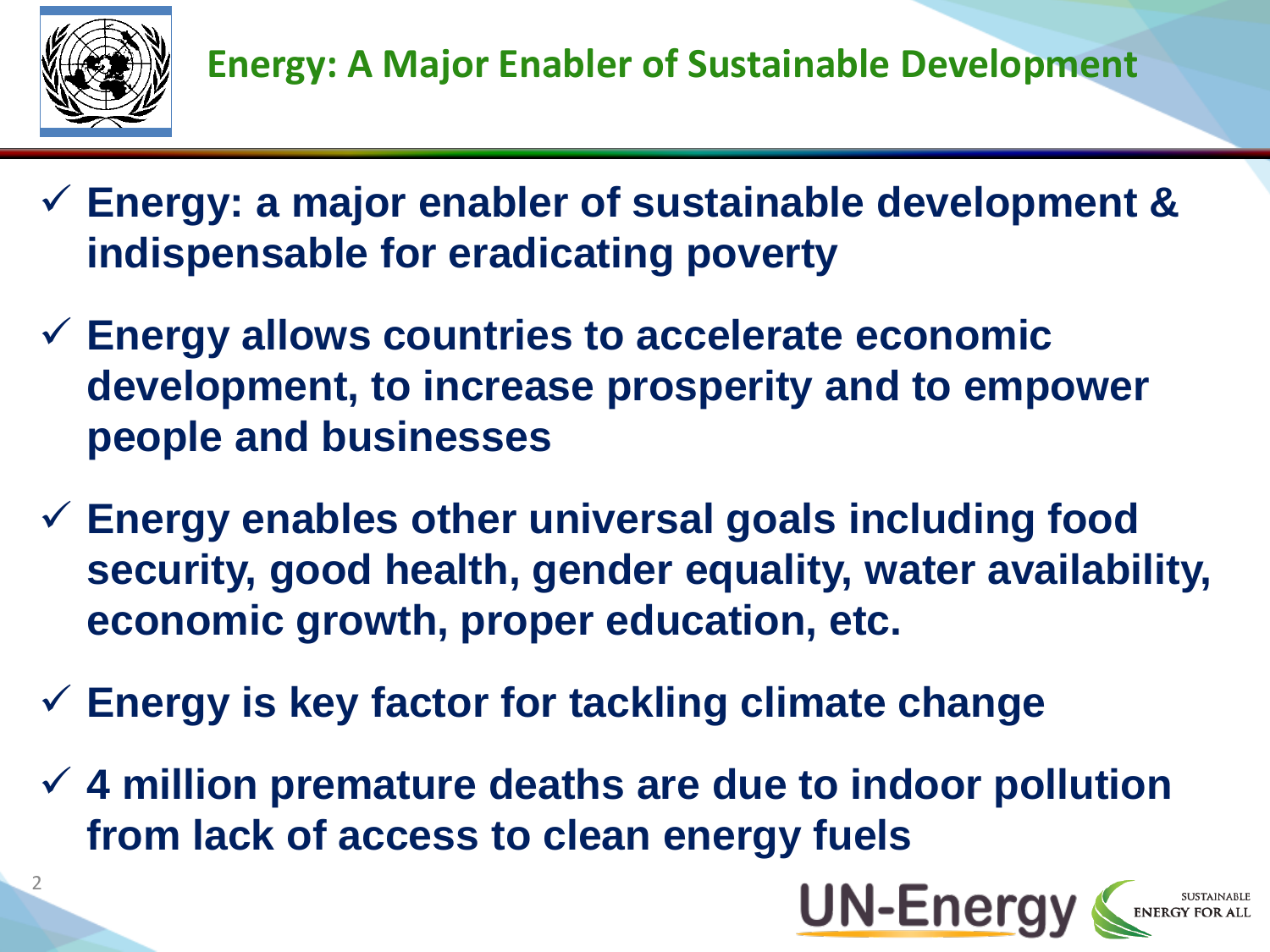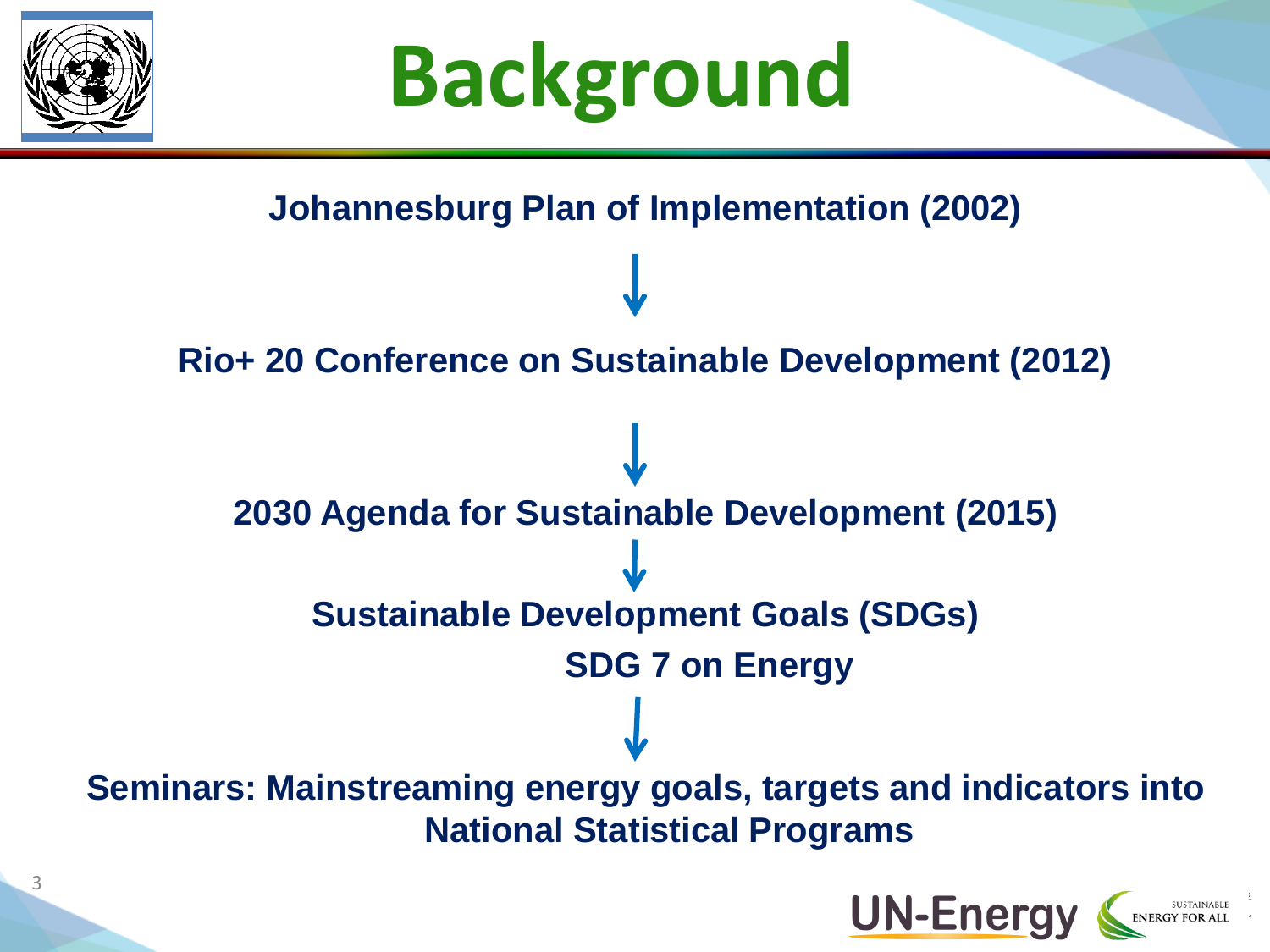

### **2030 Agenda for Sustainable Development**

- **The 2030 Agenda for Sustainable Development was approved in September 2015 by the UN General Assembly**
- **The main component is a set of 17 Sustainable Development Goals (SDGs) and 169 Targets to be accomplished by 2030**
- **SDG 7: Ensure access to affordable, reliable, sustainable and modern energy for all**
- **Global Indicator Framework with over 220 indicators to monitor progress on implementation of the 17 SDGs approved in March 2016**
- **The UN High Level Political Forum (HLPF) is the central platform for the follow up and review of the implementation of the 2030 Agenda and the SDGs**

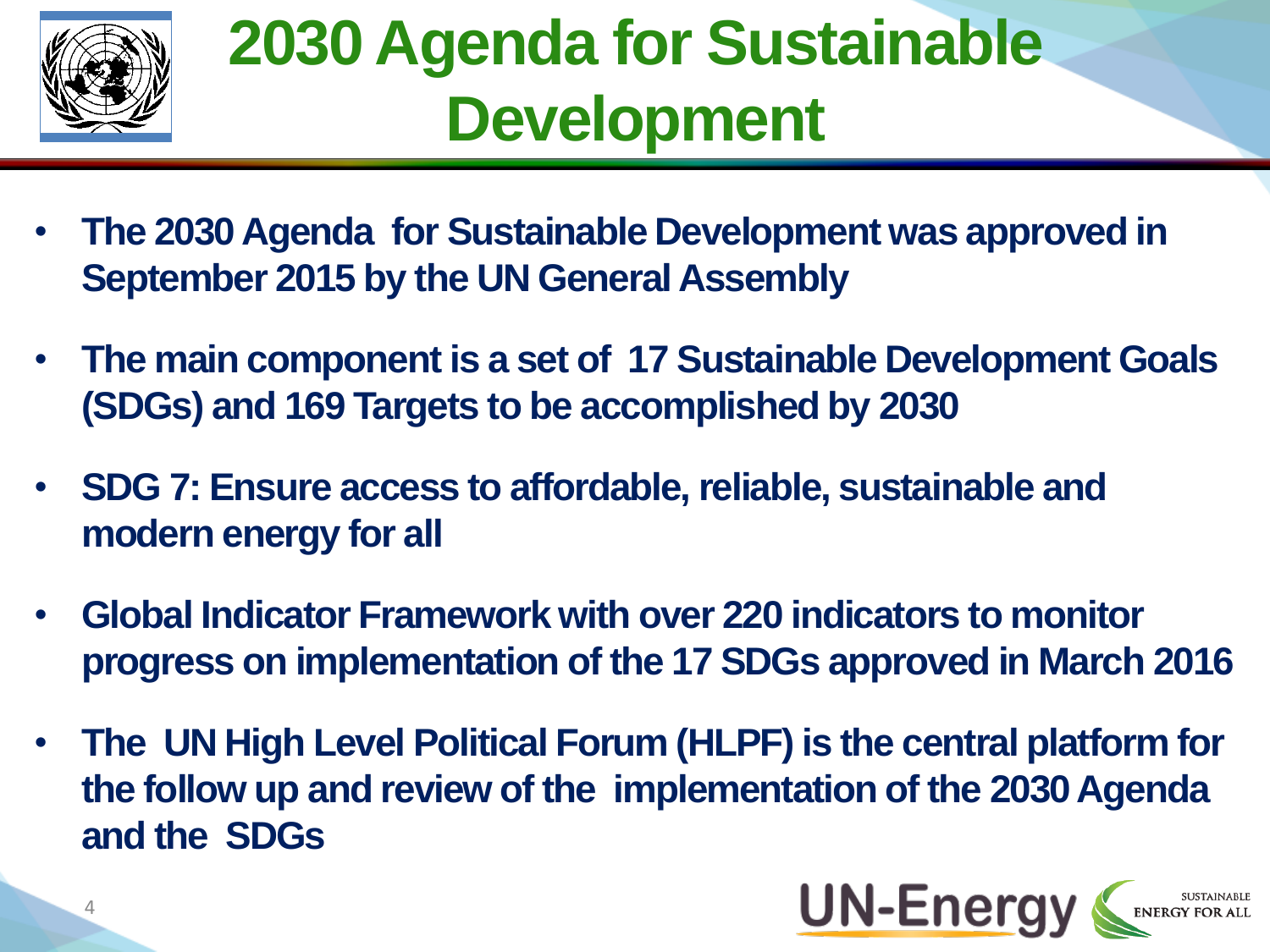

## **SDG 7: Energy**

**Ensure access to affordable, reliable, sustainable and modern energy for all**

**Target 7.1 By 2030, ensure universal access to affordable, reliable and modern energy services**

**Target 7.2 By 2030, increase substantially the share of renewable energy in the global energy mix**

**Target 7.3 By 2030, double the global rate of improvement in energy efficiency** 

**Target 7.a By 2030, enhance international cooperation to facilitate access to clean energy research and technology, including renewable energy, energy efficiency and advanced and cleaner fossil-fuel technology, and promote investment in energy infrastructure and clean energy technology**

**Target 7.b By 2030, expand infrastructure and upgrade technology for supplying modern and sustainable energy services for all in developing countries, in particular least developed countries, small island developing States and landlocked developing countries, in accordance with their**  <sup>5</sup> **respective programmes of support**

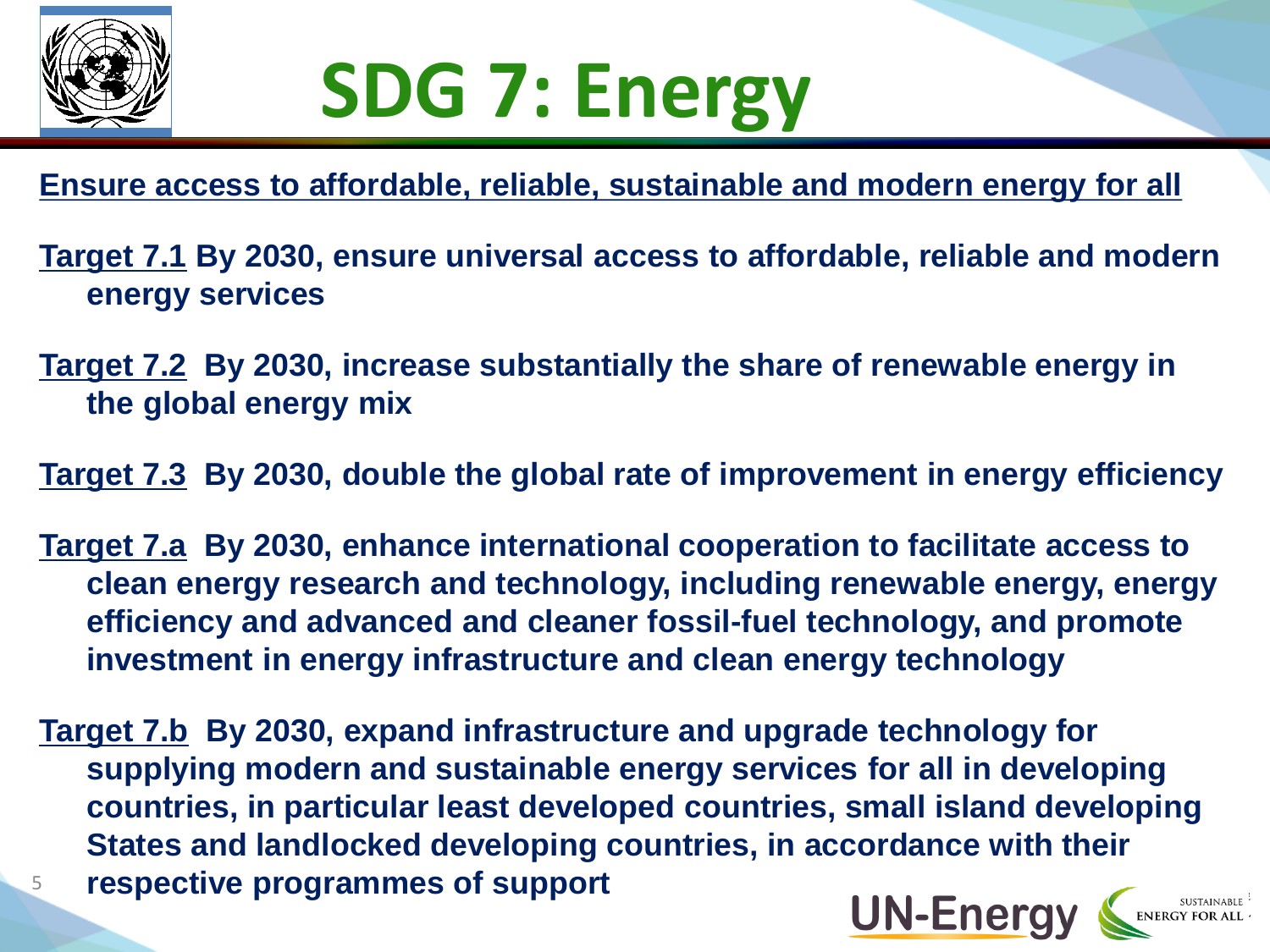

# **Energy Indicators**

#### **7.1 Energy Access**

- **Indicator 7.1.1 Percentage of population with electricity access, %**
- **Indicator 7.1.2 Percentage of population with primary reliance on clean fuels and technology, %**
- **7.2 Renewable Energy**
- **Indicator 7.2.1 Renewable energy share in the total final energy consumption , %**
- **7.3 Energy Efficiency**

6

- **Indicator 7.3.1 Energy intensity measured in terms of primary energy and gross domestic product GDP**
- **7.a International Cooperation and Investment Indicator 7.a.1 Mobilized amount of USD per year starting in 2020 accountable towards the USD 100 billion commitment**
- **7.B Expand infrastructure and upgrade technology**

**Indicator 7.b.1 Ratio of value added to net domestic energy use, by industry**

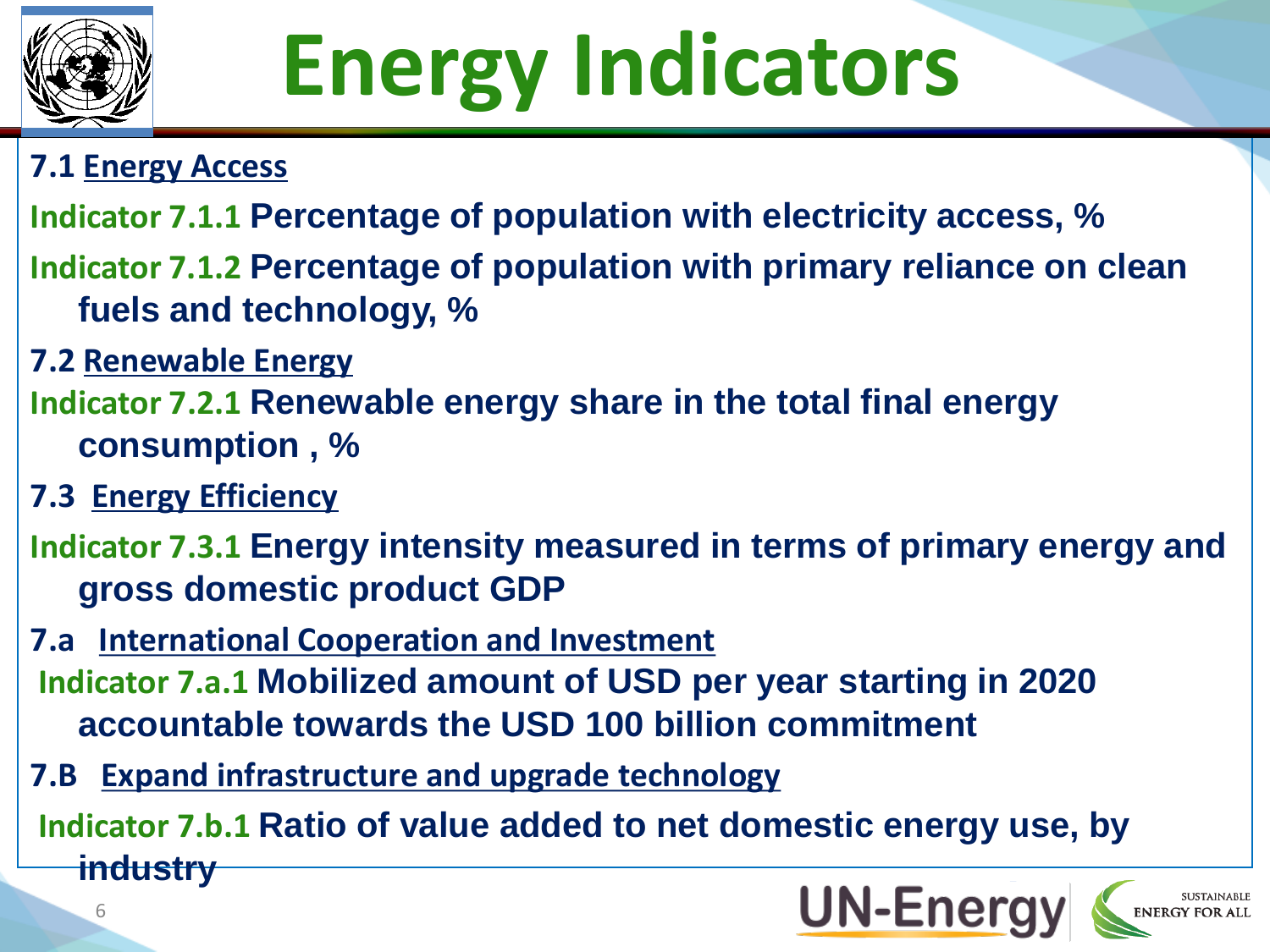

# **Seminar Objectives**

- **Introduce the energy SDG , targets and indicators of the 2030 Agenda for Sustainable Development**
- **Discuss the national statistical programs of participating countries**
- **Assess global efforts on energy statistics and indicators by different international organizations within the context of the SDGs**
- **Assess the needs for adapting global energy SDGs, targets and indicators into national circumstances**
- **Discuss actions for improving national programmes to incorporate energy SDGs, targets and indicators**
- **Discuss international cooperation to support national statistical programs**

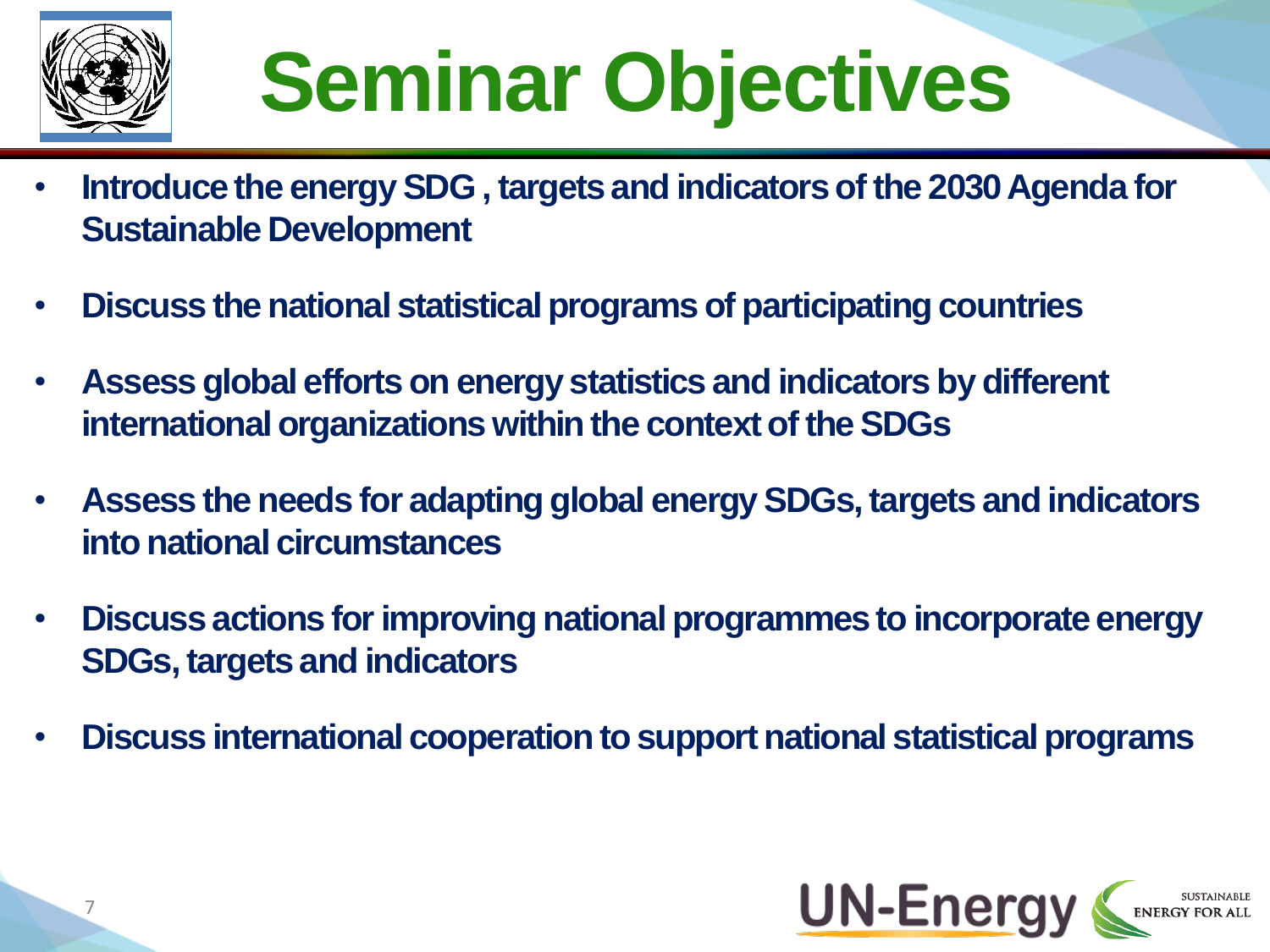

**Organized by the Division for Sustainable Development , DESA, United Nations**

**In cooperation with:**

- **UN ECA**
- **UN Office for Sustainable Development, Republic of Korea**
- **UN-Energy**
- **SE4ALL**

#### **Participants include:**

- **Representatives from statistical offices and ministries from 10 countries: Cameroon, Ethiopia, Gambia, Ghana, Kenya, Senegal, Sierra Leona, Togo, Uganda and Zambia**
- **Representatives from : DSD, UN Statistics Division, ECA, UNOSD, World Bank, International Energy Agency , AUC, AfDB, University of Leeds**

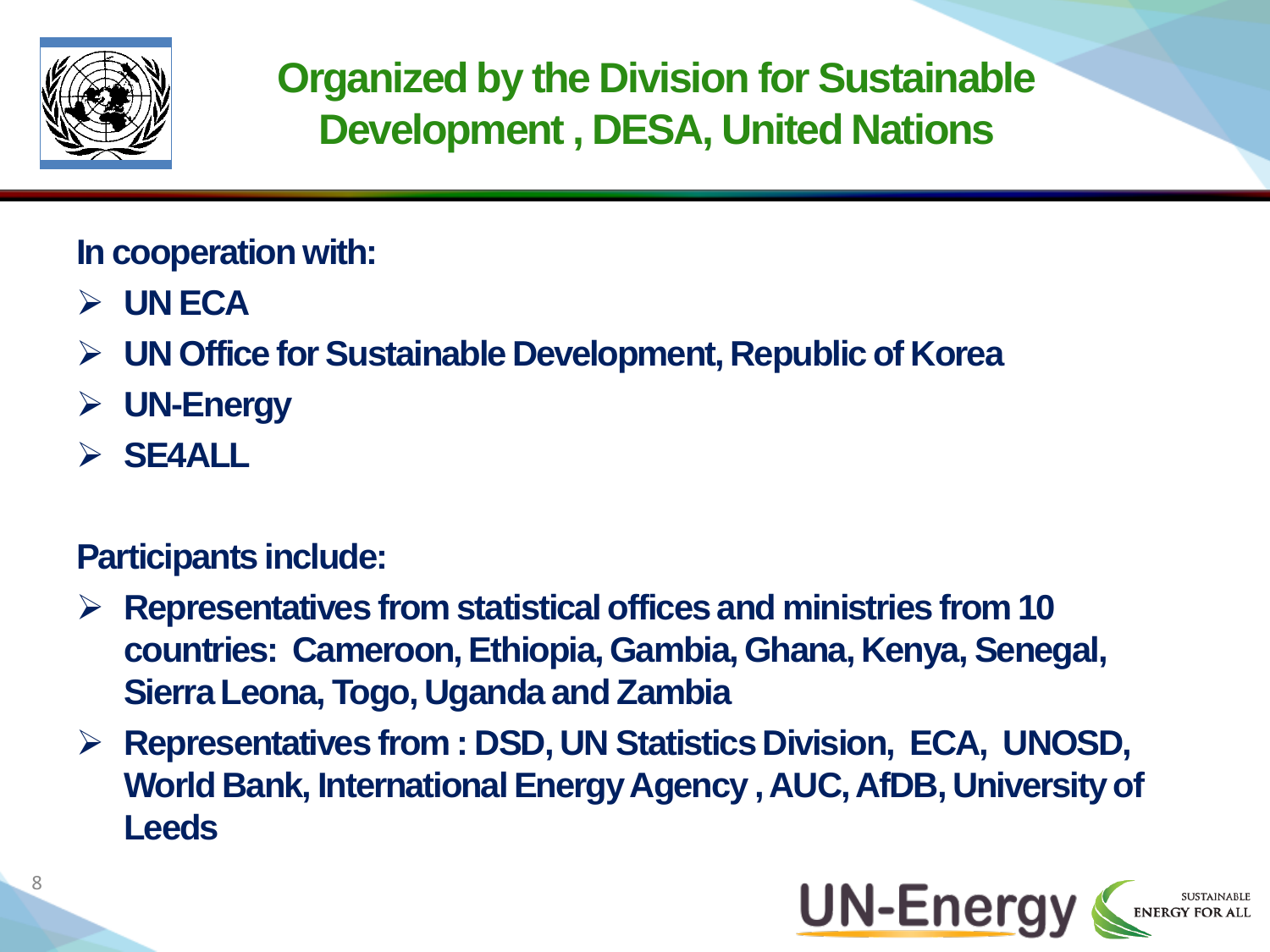

## **International Efforts**

**Six international efforts on energy goals, targets, statistics and indicators will be analysed and discussed:**

- **1) Energy Indicators for Sustainable Development (DESA, IAEA, IEA, Eurostat and EEA)**
- **2) International Recommendations for Energy Statistics (UNSD)**
- **3) Sustainable Energy for All Global Tracking Framework (WB/IEA + others)**
- **4) The Economic Commission for Africa programme**
- **5) Statistics Programme and Manual on Energy Efficiency Indicators (IEA)**
- **6) Efforts by the African Union Commission (AUC )and the AfDB and the SE4All African Hub**

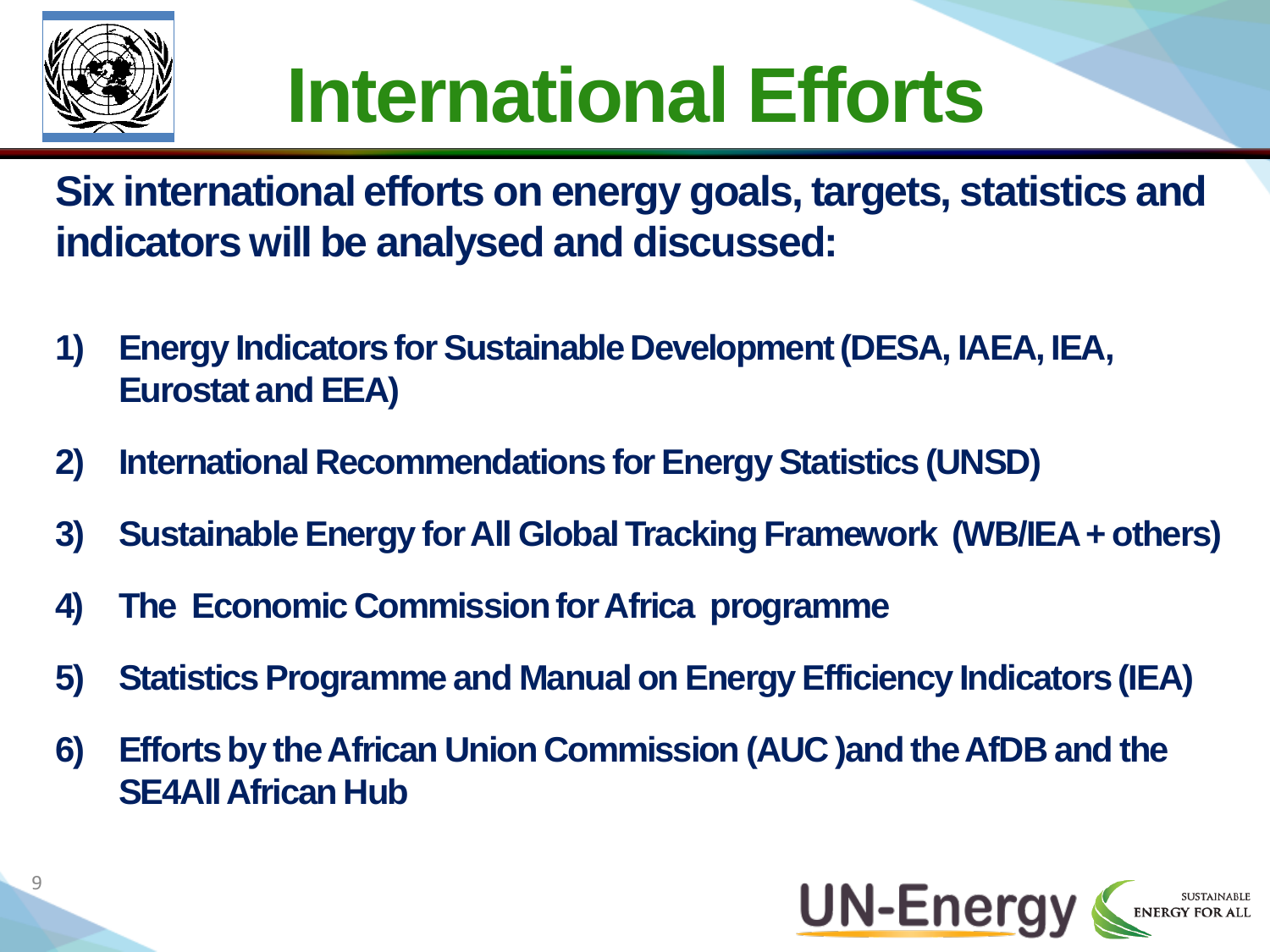

### **Taking into account different National Realities: Africa**

- **Need to take into account the different national realities and energy resources and systems.**
- **Need to consider the different levels of capacities and of development, always considering national priorities.**
- **Need to address and incorporate in a balanced way the economic, social and environmental dimensions of sustainable development and their linkages.**

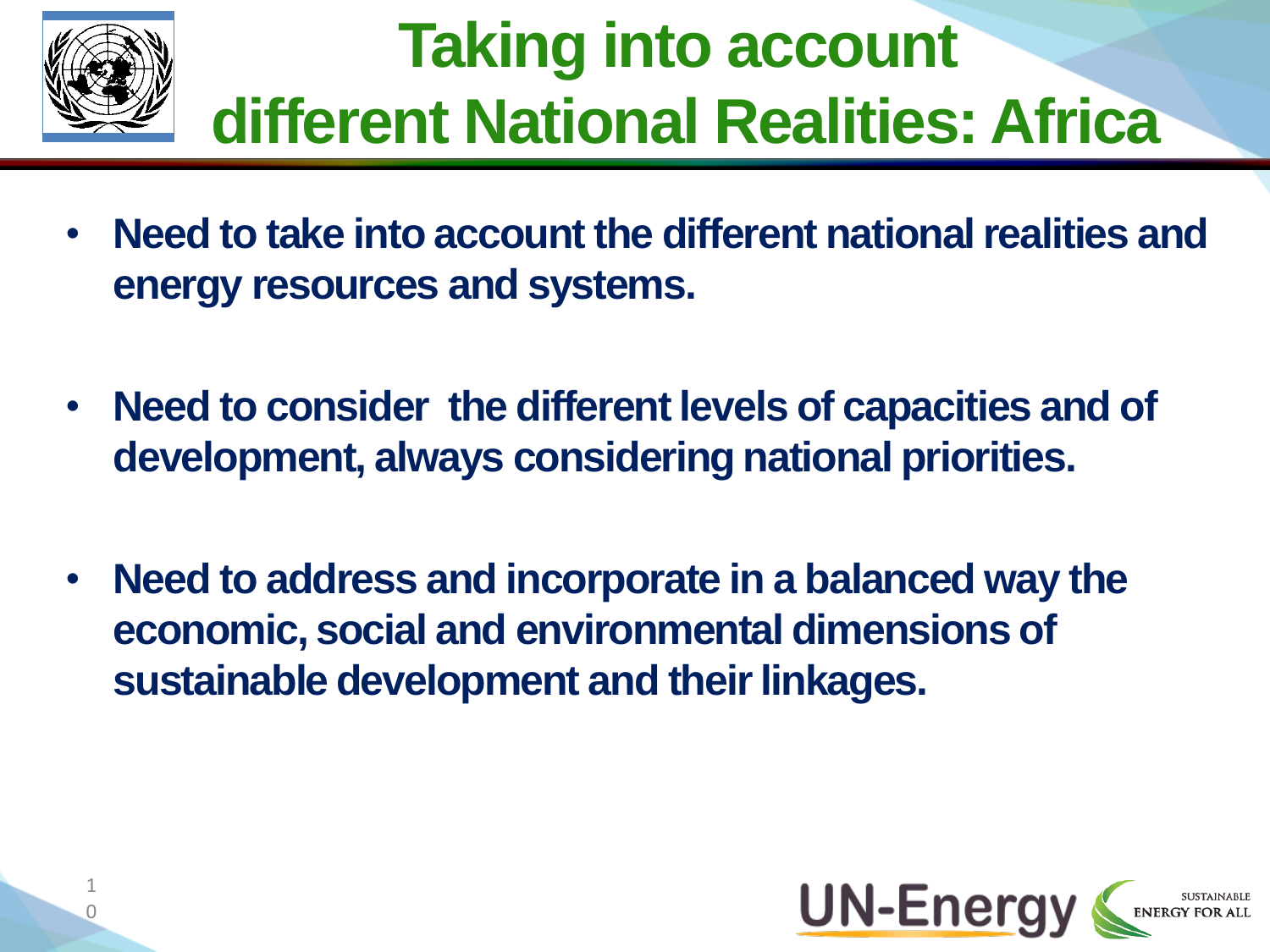

### **Intended Outcomes**

**At the conclusion of this seminar we hope participants would have had the chance to exchange knowledge on:** 

- **Gobal efforts on the definition of energy statistics, indicators, targets and goals**
- **Issues and challenges posed by adapting and implementing energy SDGs, targets and indicators into the national circumstances and priorities**
- **Needs to enhance current energy statistics programmes to incorporate the new set of SDGs, targets and indicators**

#### **And**

 **Prepare an Outcome document for consideration as an input to the 2016 High Level Political Forum in support of the SDG 7 on Energy**